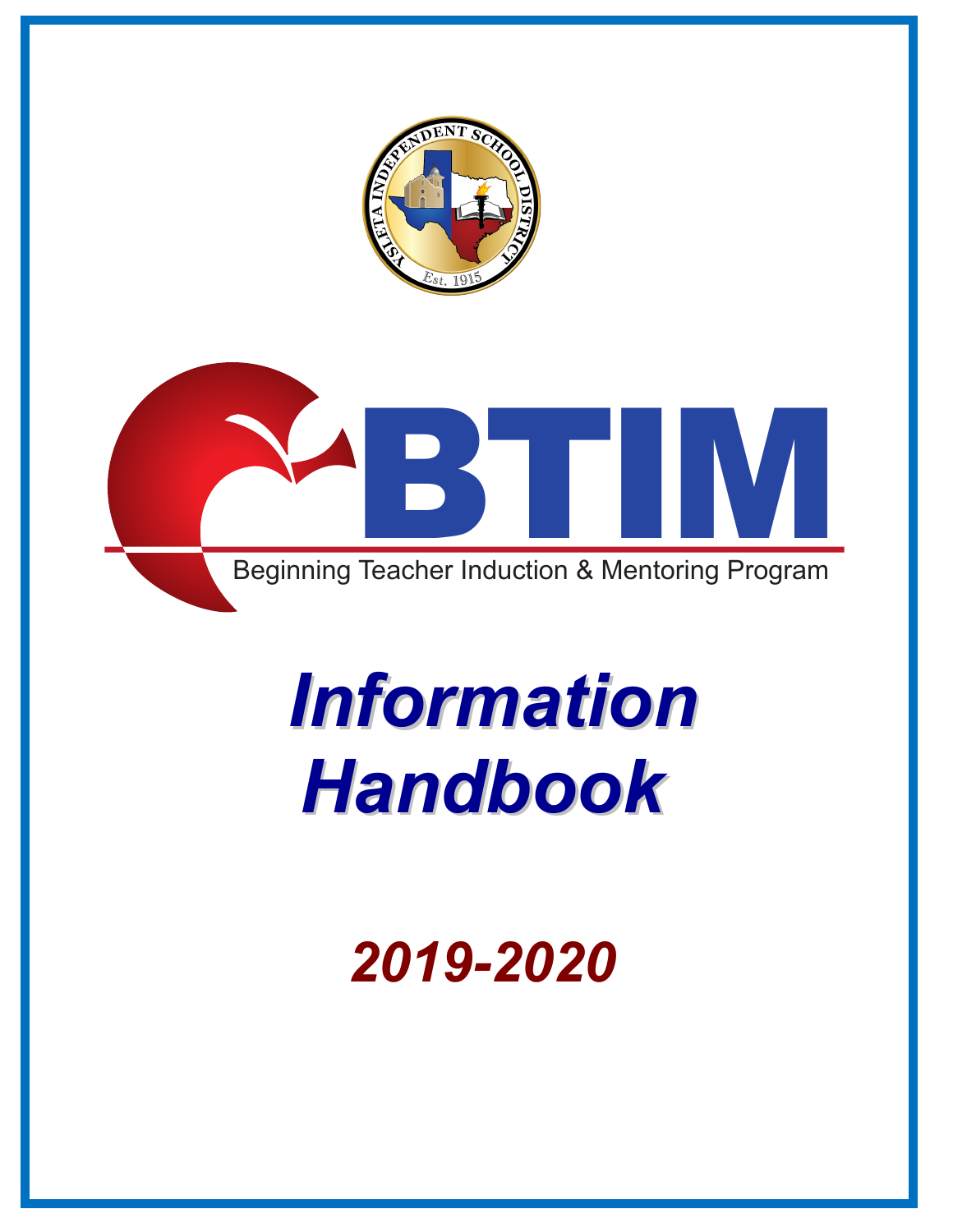# **YSLETA INDEPENDENT SCHOOL DISTRICT**

9600 SIMS DR EL PASO, TX 79925 915-434-0000

Superintendent Xavier De La Torre, Ed.D.

#### **YISD Board of Trustees**

**Cruz A. Ochoa, President Richard Couder, Vice President Kathryn r. Lucero, Secretary Carlos Bustillos, Trustee Connie Woodruff, Trustee Mike Rosales, Trustee Sotero G. Ramirez III, Trustee**



*All students who enroll in our schools will graduate from high school, fluent in two or more languages, prepared and inspired to continue their education in a four year college, university or institution of higher education so that they become successful citizens in their community.*

*Ysleta Independent School District does not discriminate on the basis of race, color, national origin, religion, sex, disability, genetic information, or age in its programs, activities or employment***.**

*El Distrito escolar de Ysleta no discrimina en base a raza, color, nationalidad, religión, sexo, discapacidad, la información genética, y/o edad, en sus programas, actividades o emple*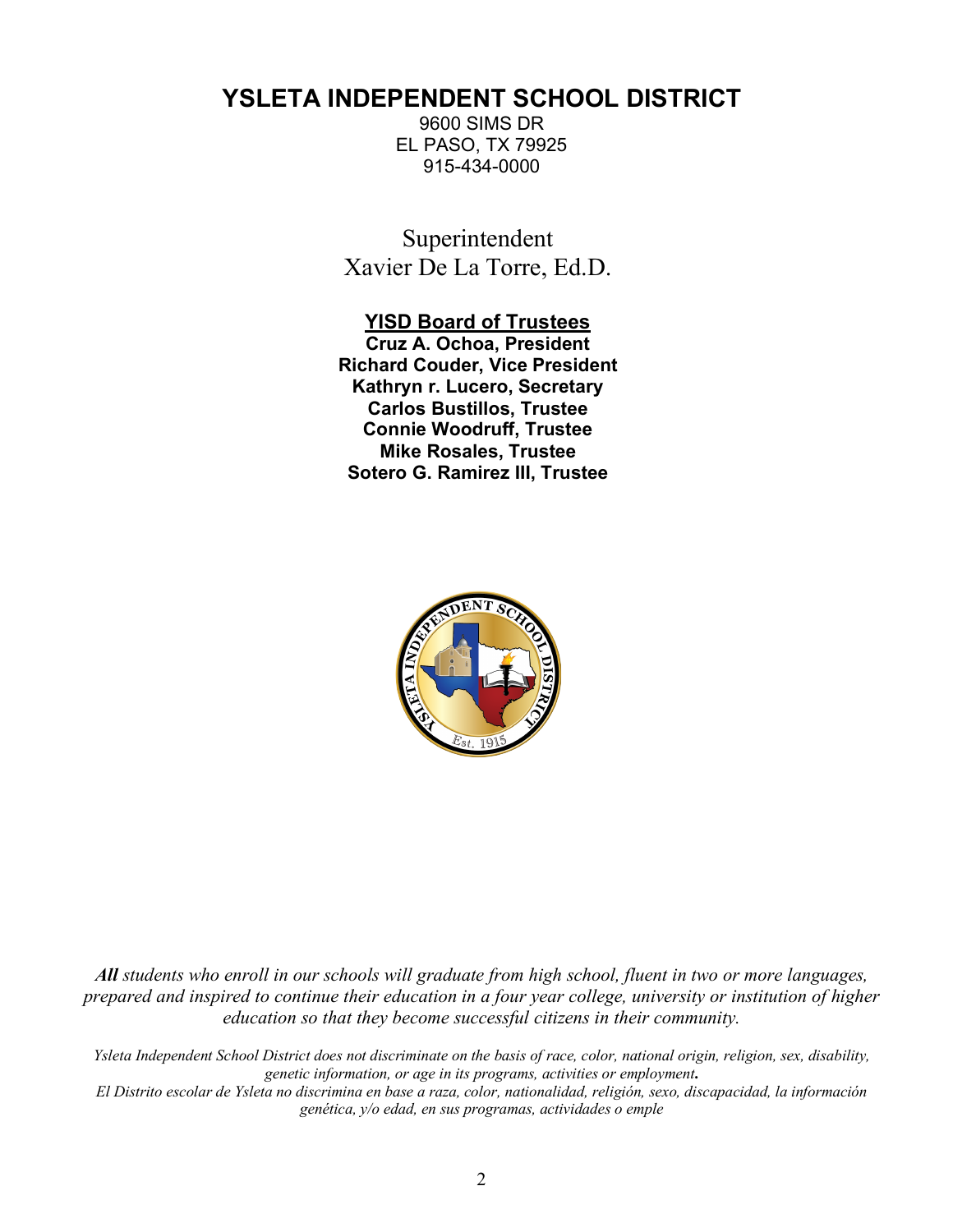# **YSLETA INDEPENDENT SCHOOL DISTRICT HUMAN RESOURCES**

Dear Mentees and Mentors,

Welcome to the Ysleta Independent School District Beginning Teacher Induction and Mentoring (BTIM) Program. BTIM is a two-year comprehensive program to support new teachers with 0-1 year of experience into their practice and veteran teachers new to the District. The terms *new teacher* or *mentee* refer to any teacher who is new to YISD.

The program may provide support to the following new teacher categories:

• Teachers who are completely new to the profession or

• Teachers transferring into YISD from other school districts or out-of-state schools, regardless of years of experience.

There are three components to the YISD BTIM Program:

1. New Teachers Induction: a five-day in-service to introduce new teachers to the District; its goals, programs, procedures and practices; to increase opportunities for success in the classroom.

2. On-going new teacher professional development and real time classroom observations aimed at providing continued professional development opportunities for all teachers.

3. On-going mentor seminars and real time classroom observations to ensure the necessary support and professional development for those teachers assigned as mentors.

During the school year, mentors provide support for new teachers through weekly meetings and reflections as well as monthly focus on instructional practice, students achievement, and parent communication. Research indicates that student achievement depends on constructing a school culture that fosters growth for students and staff alike. We believe that mentors and mentees will learn and grow in this process.

You are joining a high performing team committed to high achievement for ALL students! Each of you brings a wealth of ideas and experiences that will contribute to our growth and improvement as a district. We look forward to working with you.

Have a wonderful and productive school year!

Sincerely,

Lynn Musel, Interim Mentoring and Teacher Quality BTIM Mentor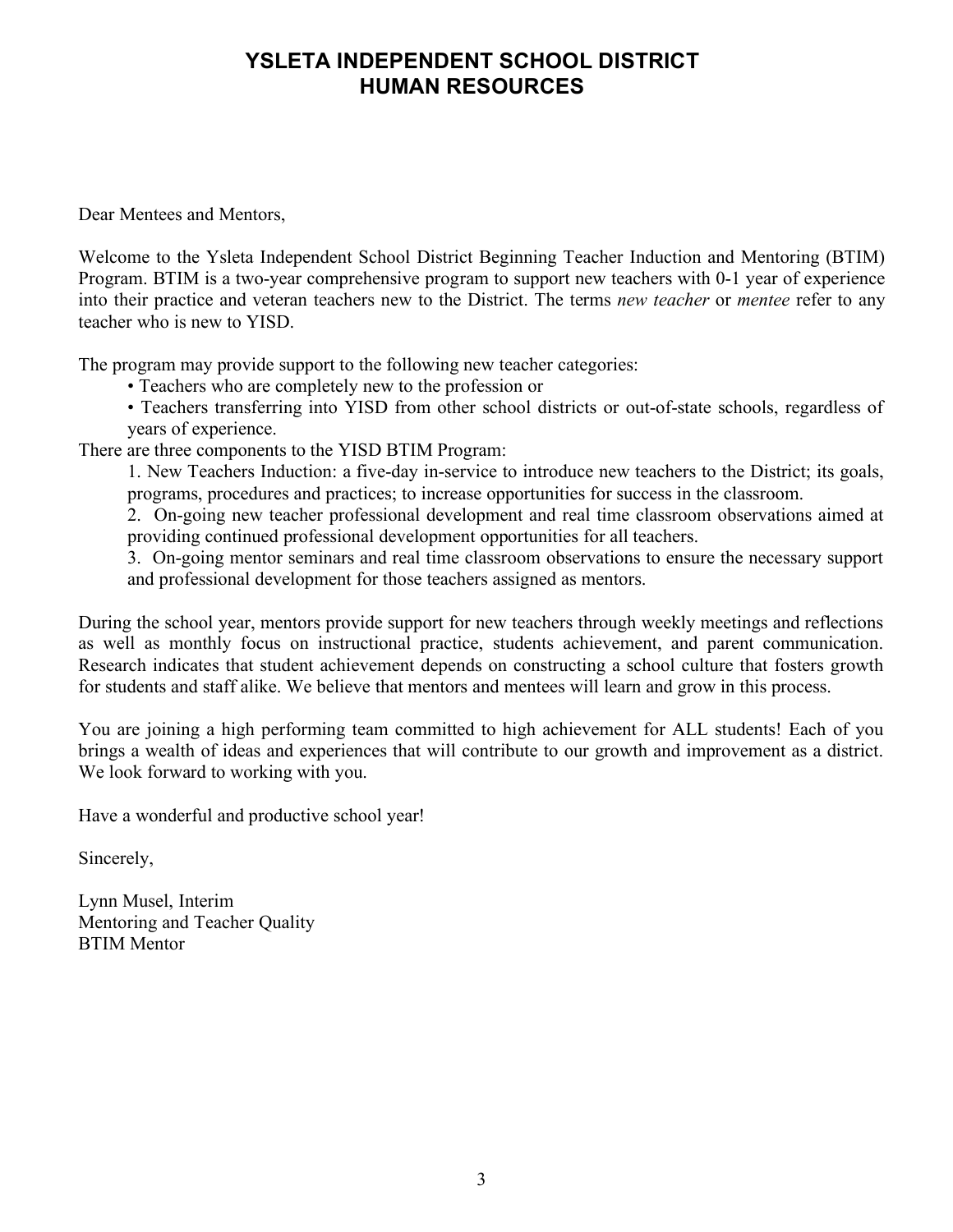# **Program Overview**

#### **Purpose:**

The Ysleta ISD Beginning Teacher Induction Program (BTIM) has been established to improve the recruitment and retention of quality teachers and ensure the continued success of teachers new to Ysleta ISD. BTIM will include training, development, and support through collaboration between mentors and new teachers. BTIM is for novice teachers (0-1 year experience) as well as teachers new to YISD regardless of years of experience. Mentors will be trained to better meet the needs of novice teachers and provide the necessary growth for their continued success at Ysleta ISD.

#### **Mission Statement:**

The mission of the Ysleta ISD Beginning Teacher Induction and Mentoring (BTIM) Program is to recruit, develop, and retain quality educators. Through this program, beginning and veteran teachers will receive guidance, support, and growth. The program will provide opportunities for teachers to improve their skills through successful implementation of professional learning, which will enable them to enrich the learning experience of all students.

#### **Goals:**

- Recruit and retain quality educators who will do the best work of their careers in Ysleta ISD.
- Support first and second year teachers and veteran teachers who are new to Ysleta ISD, by providing district-wide professional learning opportunities, campus collaboration, and oneon-one mentoring by veteran teachers.
- Provide continued growth and development for mentor teachers through district-wide professional learning and campus collaboration.
- Promote student growth and development by supporting new and veteran classroom teachers in all aspects of the educational process including T-TESS (Texas Teacher Evaluation Support System) orientation.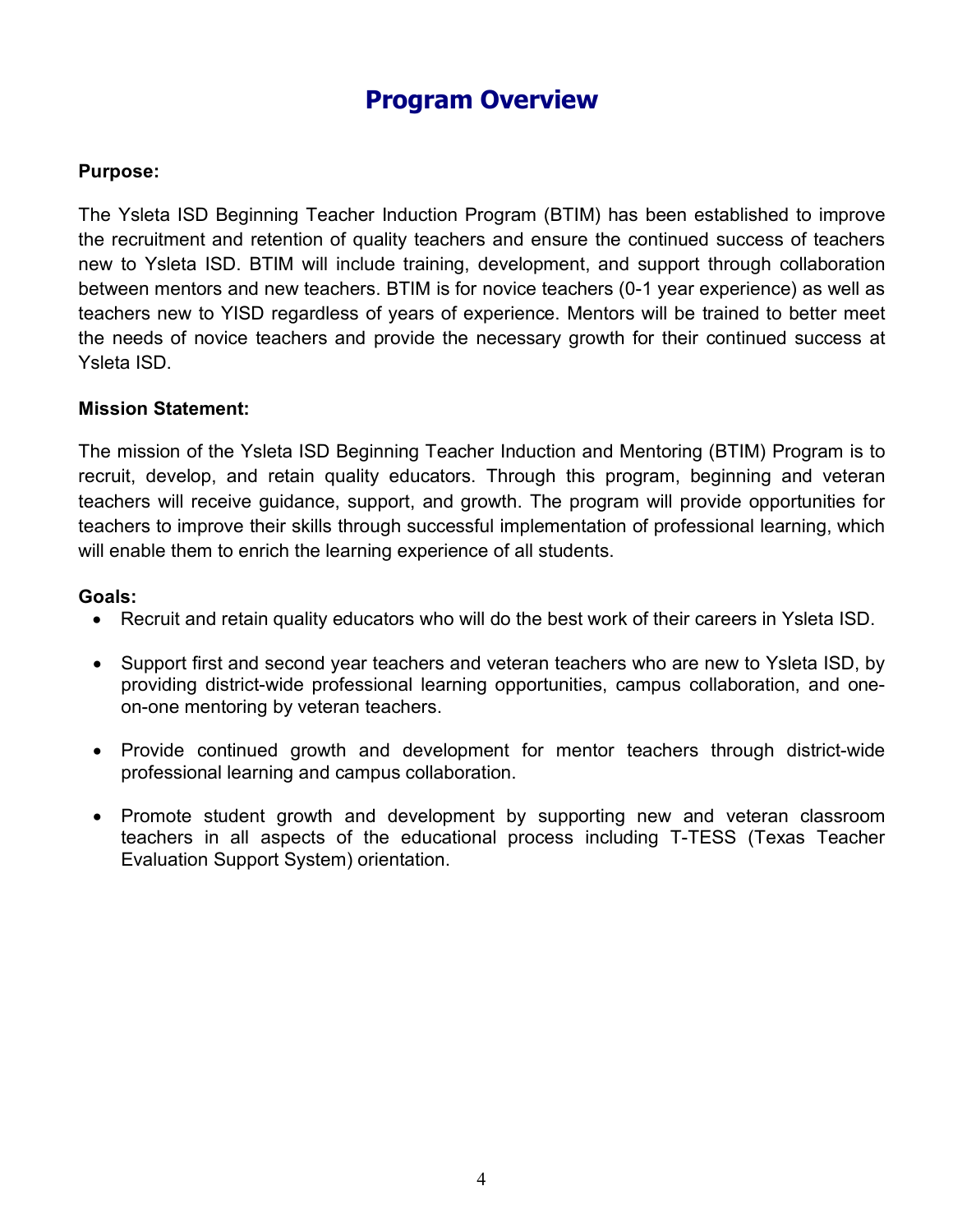# **Program Participants**

#### **The Principal:**

- The principal creates a culture for learning so that mentoring is a natural outgrowth of professional practice conveying to new teachers the campus culture and philosophy of how students learn, special traditions, the essence of the Campus Improvement Plan (CIP), and the role they play in the implementation of that plan;
- Informs staff of the rationale for the components of the BTIM program;
- Provides working conditions that facilitate success;
- Provide opportunities for collaboration between new and experienced staff;
- Facilitates interaction between mentors and new teachers with the BTIM Program Mentor.

#### **Mentee (New Teacher/New Hire):**

- Teachers who are in their first or second year of teaching, veteran teachers who are new to YISD, teachers who have received a change in teaching assignment or have been transferred to a new campus within the district (within their two to three first years with the district);
- All new teachers will receive support for a minimum of two years (a third year as recommended by the campus Principal);
- Seeks out help from assigned mentor and other faculty;
- Observes other teachers:
- Self-assesses and self-adjusts;
- Is open to collaborative dialogue and planning.

#### **Mentor:**

- Veteran teachers who are assigned a first or second year (third year in some situations) teacher, or a veteran teacher who is new to the district;
- Mentors will be paired (at campus level) with a Mentee at the time of hire;
- Will provide mentoring services for a minimum of one year for a veteran teacher and a minimum of two years for a beginning teacher;
- Provides support and encouragement to mentee(s).

# **Mentor Criteria, Roles, Opportunities, Benefits**

#### **Criteria for Campus Mentors**

- 3+ years Texas teaching experience;
- •Excellent classroom practice;
- •Displays personal & professional strengths to support Mentees;
- •Demonstrates commitment to improving academic achievement of all students;
- •Works in close proximity, shares a common planning period, or teaches same grade level/content area as the Mentee.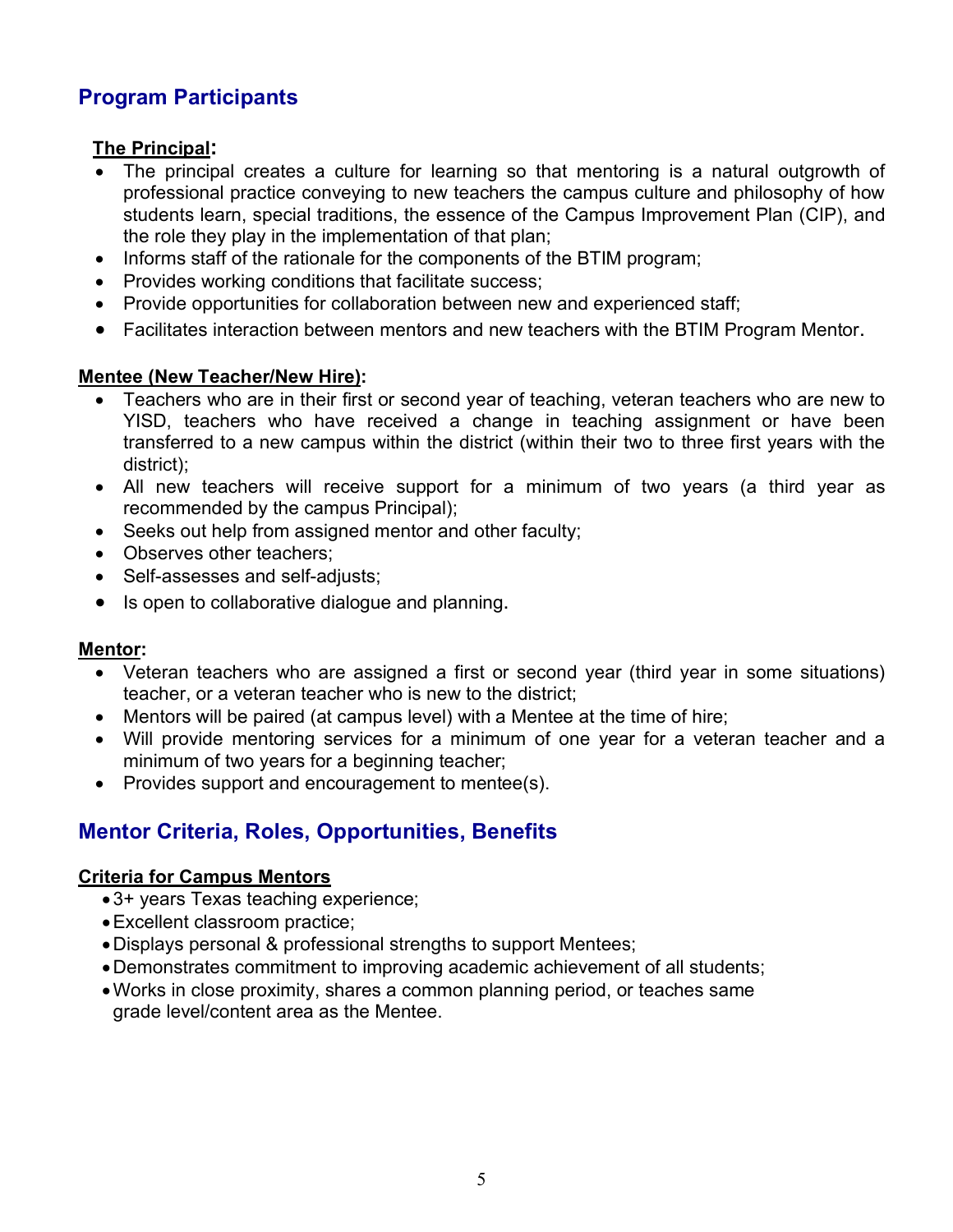#### **Mentor Roles and Responsibilities**

- Maintain confidentiality of the relationship;
- Attend BTIM Mentor Meeting at the beginning of the school year;
- Participate in real time classroom observations (Mentor provides classroom for Mentee observations and visits Mentee's classroom);
- Attend campus mentor meetings (if applicable);
- Provide a communication link between mentee, principal and the BTIM Program Mentor;
- Meet with the mentee regularly over one school year period
	- o Daily for the first month of school;
	- $\circ$  1-2 times a week for the remainder of the year;
- Recommend teachers on campus or district to be observed for best practices;
- Provide support for your mentee throughout the year, especially when procedural changes occur during testing and other events;
- Provide professional assistance with (but not limited to):
	- o Classroom Management
	- o Teaching/Reviewing Methodology
	- o District Information
	- o Curriculum and Assessment
	- o Time Management
	- o Parent Conferences/Communication
	- o Fall and Spring Parent/Teacher Conferences
	- o End of Nine Weeks-Report Card Procedures.

#### **Opportunities for Reflective Professional Learning with the Mentee**

- Participate in collaborative planning;
- Model instructional practices;
- Facilitate reflective conversations;
- Utilize knowledge of formative assessments;
- Facilitate professional growth for beginning teacher;
- Maintain communication via e-mail and/or via telephone.

#### **Mentor Benefits/Compensation**

- 12 CPE hours per school year for attending mentor seminars/classroom observations.
- Mentor will derive substantial professional development benefits from the mentoring experience:
	- o Professional competency
	- o Reflective practice
	- o Renewal
	- o Collaboration
	- o Contributions to teacher leadership
	- o Mentoring combined with inquiry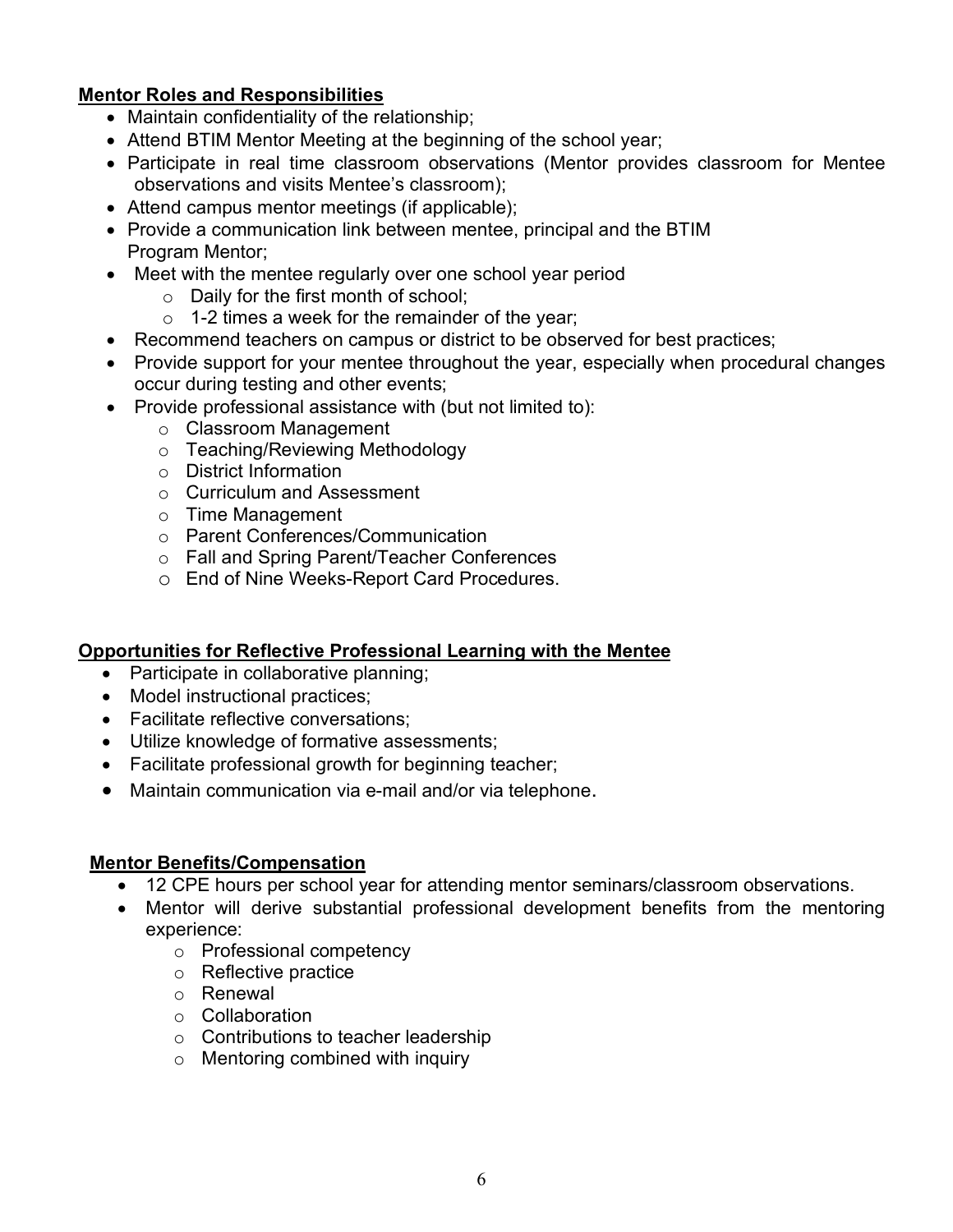# **Recommended Mentor/Mentee Checklist**

# **August**

- $\Box$  Mentors should welcome their Mentee on the first day of school with a note/word of encouragement.
- $\Box$  Visit after school to get feedback on the first day's activities.
- $\Box$  Make contact every day for the first two weeks of school.
- □ Decide on a consistent time and place to meet on a weekly basis to be initiated no **later than September 1st.**
- 1 **Complete and submit Mentee/Mentor Interaction log sent via e-mail each month. (**A copy of the form questions is on page 14.)
- $\Box$  Discuss the procedures for requesting a substitute teacher through the EmpCenter system.
- $\Box$  Help in preparation of a substitute folder for expected and unexpected absences.
- $\Box$  Discuss the unwritten rules such as not scheduling tutoring on staff meeting days, don't send a student into the hallways without a pass, etc.
- $\Box$  Discuss how to get and stay in control and the importance of preparation, organization, and setting the tone early.
- $\Box$  Share grade level or team expectations (thematic units, pretests, reading inventories, scope and sequence, etc.).
- 1 Mentors, **schedule a 15 minute observation** of your Mentee for September (communicate with administration at your campus for coverage support). See observation forms, pp.12-13.
- 1 Mentors, **schedule a 15 minute observation** for your Mentee to visit you in your classroom for September (communicate with administration at your campus for coverage support). See observation forms, pp.12-13.
- $\Box$  New teachers/hires hired after August 12 must go through the orientation for the new evaluation system, T-TESS (Texas Teacher Evaluation Support System) at Central Office scheduled on August 30, September 6, 13, 20, 27. Only one session should be attended and should be completed no later than the end of September.

## **September**

- $\Box$  Using your schedule created in August, meet at least once a week at your scheduled time and place (this is in addition to scheduled grade level meetings, department meetings, or PLC time).
- $\Box$  Mentors should watch for signs from the mentee for a need of additional guidance.
- 1 Mentors, **schedule a 15 minute observation** of your Mentee in October (communicate with administration at your campus for coverage support). See observation forms, pp. 12- 13.
- 1 Mentors, **schedule a 15 minute observation** for your Mentee to visit you in your classroom in October (communicate with administration at your campus for coverage support). See observation forms, pp. 12-13
- $\Box$  New teachers/hires hired after August 12 must go through the orientation for the new evaluation system, T-TESS (Texas Teacher Evaluation Support System) at Central Office scheduled on September 6, 13, 20, 27. Only one T-TESS session should be attended and should be completed no later than the end of September.
- □ Mentor and mentee review items required for T-TESS (Texas Teacher Evaluation Support System).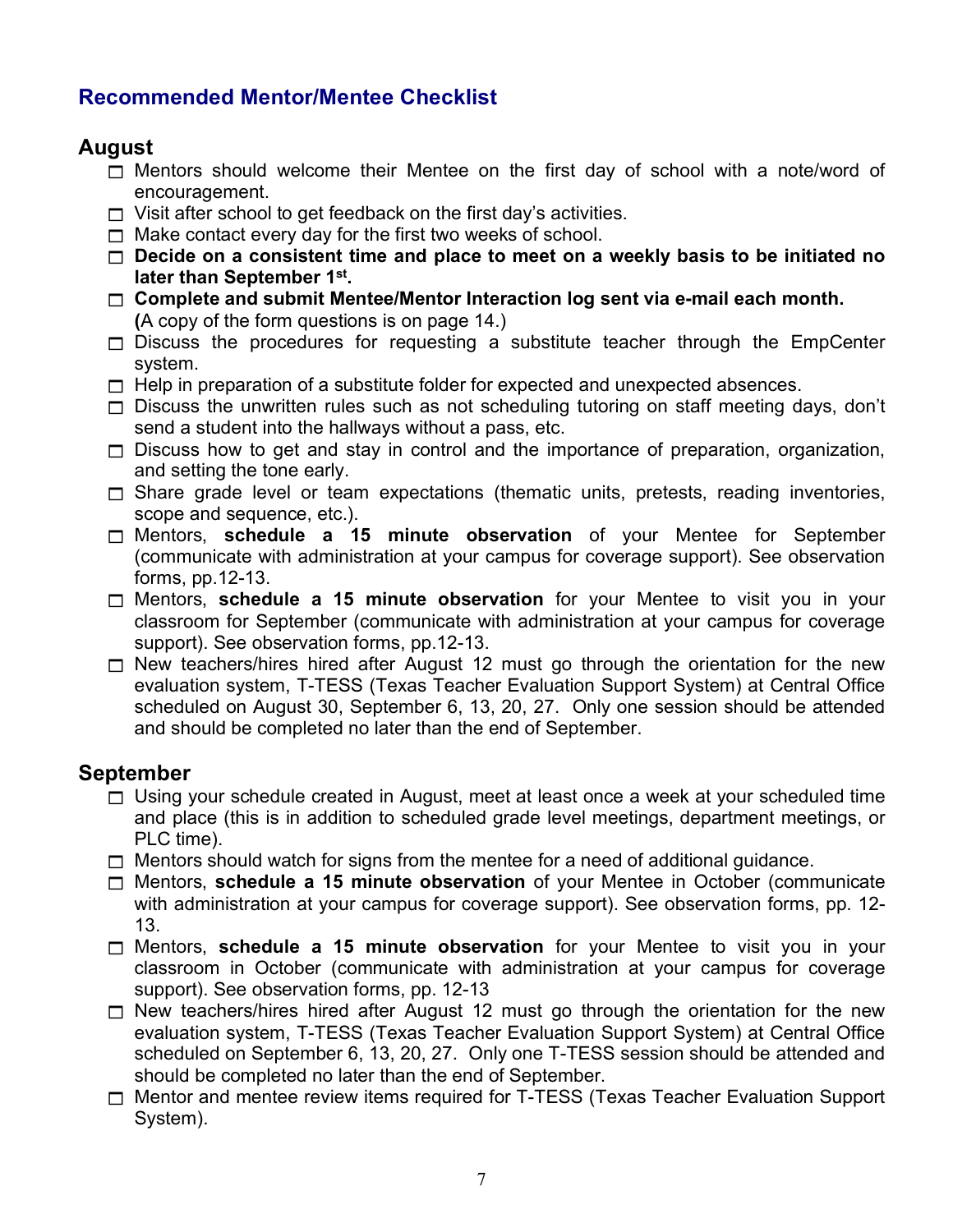- $\Box$  Discuss gradebook/report card procedures.
- $\Box$  Mentors should help mentees with parent contacts/conferences (September 23-high, September 24- middle or September 26-elementary school).
- $\Box$  Mentors should leave a motivational note for their mentee.
- 1 **Complete and submit Mentee/Mentor Interaction log sent via e-mail each month. (**A copy of the form questions is on page 14.)
- 1 **Complete and submit Mentee/Mentor Interaction log sent via e-mail each month. (**A copy of the form questions is on page 14.)

## **October**

- $\Box$  Meet at least once a week in addition to scheduled grade level meetings, department meetings, or PLC time.
- $\Box$  Mentors should help mentees complete the necessary items for gradebook/report cards for the End of the Nine Weeks.
- $\Box$  Discuss support for At-Risk students and those who failed the End of the Nine Weeks.
- $\Box$  Mentors should continue help mentees with parent contacts/conferences (October 1- middle or October 8-elementary school).
- $\Box$  Work together to analyze available student data.
- $\Box$  Mentors should leave a motivational note for their mentee.
- 1 Mentors, **schedule a 15 minute observation** of your Mentee in November (communicate with administration at your campus for coverage support). See observation forms, pp.12- 13
- 1 Mentors, **schedule a 15 minute observation** for your Mentee to visit you in your classroom in November (communicate with administration at your campus for coverage support). See observation forms, pp.12-13.
- □ Mentor and mentee review items required for T-TESS (Texas Teacher Evaluation Support System).
- $\Box$  New teachers/hires hired after August 12 must go through the orientation for the new evaluation system, T-TESS (Texas Teacher Evaluation Support System) at Central Office scheduled on October 25. Beginning or new to the District teacher should complete the October T-TESS training if he/she has not already done so.
- 1 **Complete and submit Mentee/Mentor Interaction log sent via e-mail each month. (**A copy of the form questions is on page 14.)

# **November**

- $\Box$  Meet at least once a week.
- $\Box$  Work together to analyze student data.
- □ Mentor and mentee review items required for T-TESS (Texas Teacher Evaluation Support System).
- $\Box$  Mentors should have a motivational note for their mentee this month.
- $\Box$  New teachers/hires hired after November 1 must go through the orientation for the new evaluation system, T-TESS (Texas Teacher Evaluation Support System) at Central Office scheduled on November 15. Beginning or new to the District teachers should complete the November T-TESS training if he/she has not already done so.
- 1 **Complete and submit Mentee/Mentor Interaction log sent via e-mail each month. (**A copy of the form questions is on page 14.)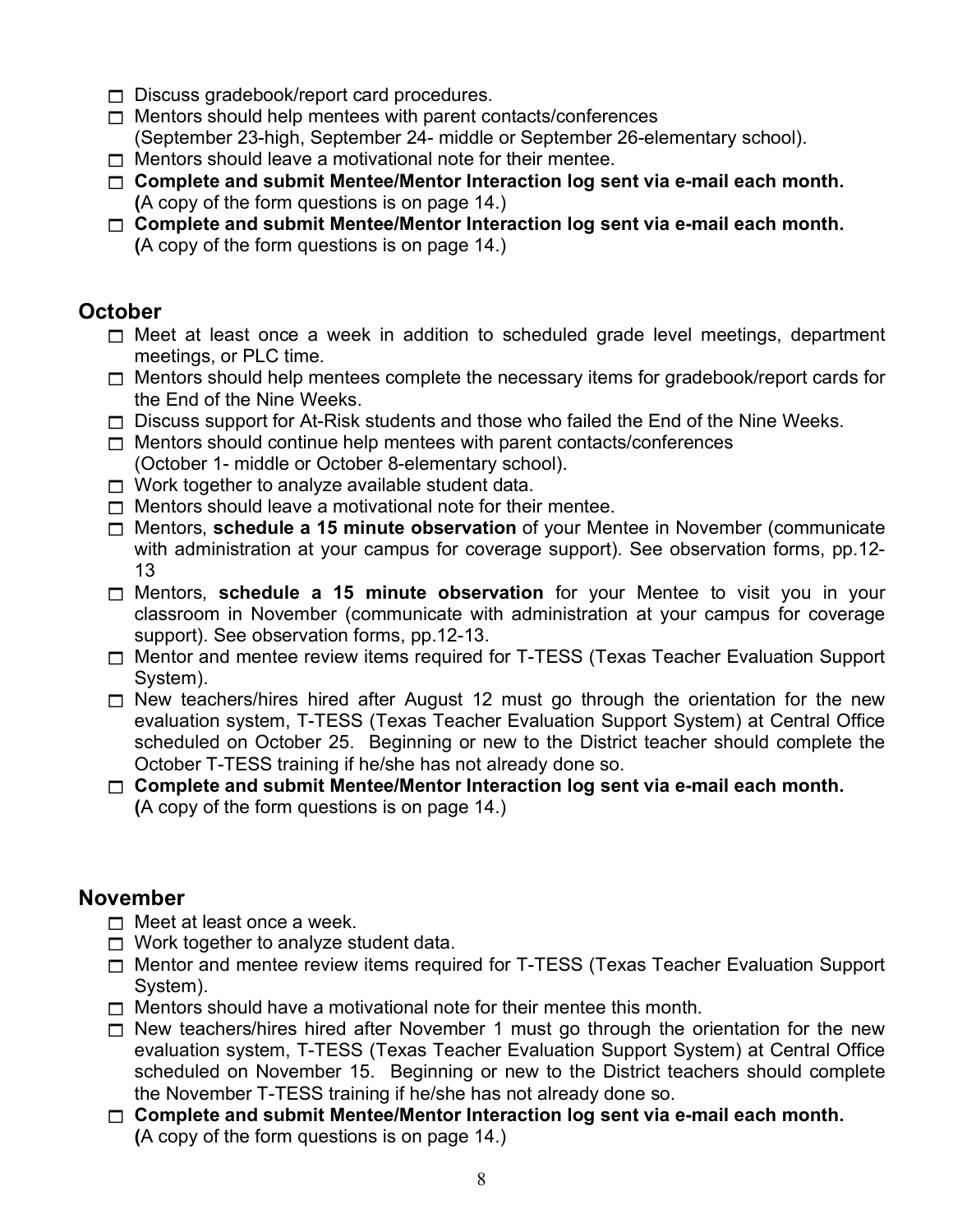### **December**

- $\Box$  Continue to meet at least once a week.
- $\Box$  Work together to analyze student data.
- $\Box$  Mentors should leave a motivational note for their mentee.
- $\Box$  Work together to revisit individual and team goals.
- $\Box$  Together complete the necessary items for gradebook/report cards for the End of the Second Nine Weeks.
- □ Mentor and mentee review items required for T-TESS (Texas Teacher Evaluation Support System).
- 1 Mentors, **schedule a 15 minute observation** of your Mentee in January (communicate with administration at your campus for coverage support). See observation forms, pp.12- 13.
- 1 Mentors, **schedule a 15 minute observation** for your Mentee to visit you in your classroom in January (communicate with administration at your campus for coverage support). See observation forms, pp.12-13.
- $\Box$  New teachers/hires hired after November 15 must go through the orientation for the new evaluation system, T-TESS (Texas Teacher Evaluation Support System) at Central Office scheduled on December 13. Beginning or new to the District teachers should complete the December T-TESS training if he/she has not already done so.
- $\Box$  Mentors should encourage Mentees to take a well-deserved break.
- 1 **Complete and submit Mentee/Mentor Interaction log sent via e-mail each month. (**A copy of the form questions is on page 14.)

#### **January**

- $\Box$  Meet at least once a week.
- $\Box$  Work together to analyze student data.
- 1 Discuss support for At-Risk students and those who failed the Second Nine Weeks and/or the first semester.
- $\Box$  Mentors should leave a motivational note for their mentee.
- $\Box$  Mentors should offer to help their mentee with parent contacts/conferences (February 4-Elementary, March 11-Middle or March 18-High School)
- □ Mentor and mentee review items required for T-TESS (Texas Teacher Evaluation Support System).
- $\Box$  New teachers/hires hired after December 13 must go through the orientation for the new evaluation system, T-TESS (Texas Teacher Evaluation Support System) at Central Office scheduled on January 31. Beginning or new to the District teachers should complete the December T-TESS training if he/she has not already done so.
- 1 **C Complete and submit Mentee/Mentor Interaction log sent via e-mail each month. (**A copy of the form questions is on page 14.)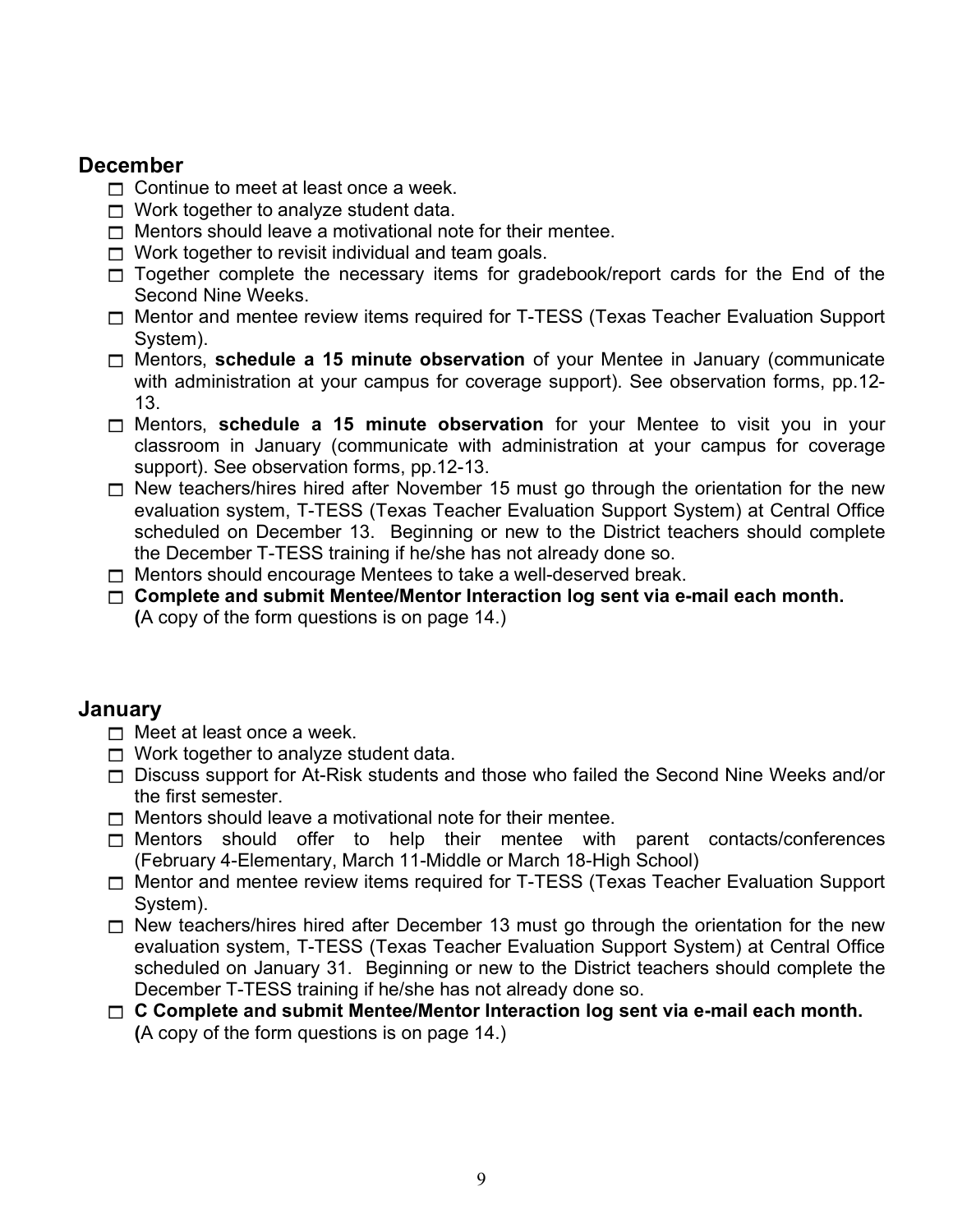# **February**

 $\Box$  Meet at least once a week.

- $\Box$  Mentors should offer to help their mentee with parent contacts/conferences (February 4-Elementary, 11-Middle, or 18 High Schools).
- $\Box$  Discuss professional development opportunities available for the summer. If possible, plan to attend a training together
- $\Box$  Work together to analyze student data.
- □ Mentor and mentee review items required for T-TESS (Texas Teacher Evaluation Support System).
- $\Box$  New Teachers hired after January 31 must go through the orientation for the new evaluation system T-TESS (Texas Teacher Evaluation Support System) at Central Office on the last Friday of the month **(February 28, 2020)**.
- 1 **Complete and submit Mentee/Mentor Interaction log sent via e-mail each month. (**A copy of the form questions is on page 14.)

## **March**

- $\Box$  Meet at least once a week.
- $\Box$  Discuss professional development attended this year, verify portfolios are updated, and required training documented.
- $\Box$  Together complete the necessary items for gradebook/report cards for the End of the Third Nine Weeks.
- $\Box$  Discuss support for At-Risk students and those who failed the Third Nine Weeks.
- $\Box$  Mentors should discuss the upcoming STAAR/EOC tests and offer any guidance their mentee may need if he/she is administering the test.
- $\Box$  Work together to analyze student data.
- $\Box$  Discuss the process for the T-TESS summative conference.
- $\Box$  Mentors should leave a motivational note for their mentee this month.
- $\Box$  Mentees should give a thank you note to their mentor.
- 1 **Complete and submit Mentee/Mentor Interaction log sent via e-mail each month. (**A copy of the form questions is on page 14.)

# **April**

- $\Box$  Continue to meet at least once a week.
- $\Box$  Mentors should discuss the upcoming May STAAR/EOC tests and offer any guidance their mentee may need if he/she is administering the test.
- $\Box$  Work together to analyze student data.
- $\Box$  Mentors should leave a motivational note for their mentee this month.
- $\Box$  Mentees should leave a motivational note for their mentor this month.
- □ Discuss goal setting for T-TESS 2020-2021.
- 1 **Complete and submit Mentee/Mentor Interaction log sent via e-mail each month. (**A copy of the form questions is on page 14.)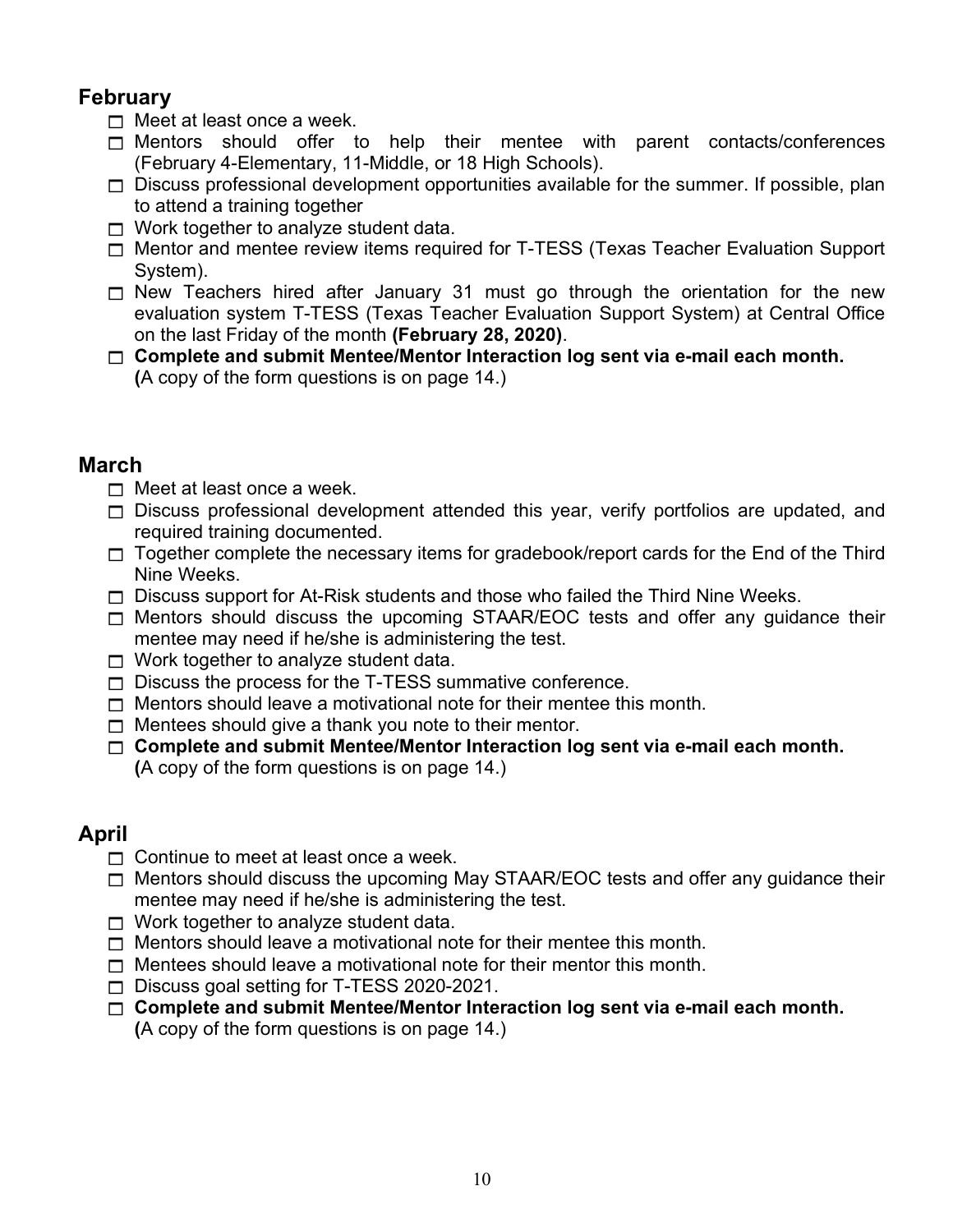# **May**

- $\Box$  Continue to meet at least once a week.
- $\Box$  Discuss professional development opportunities available for the summer.
- $\Box$  Together complete the necessary items for gradebook/report cards for the End of the Fourth Nine Weeks.
- $\Box$  Discuss support for At-Risk students and those who failed the Fourth Nine Weeks and/or the Second Semester.
- $\Box$  Mentors should discuss whether their mentee will be continuing in the Beginning Teacher Induction and Mentoring program for the next year (BTIM program is for minimum of two years for new teachers from the date of hire with a third year option based on principal recommendation).

1 **Complete and submit Mentee/Mentor Interaction log sent via e-mail each month.** 

**(**A copy of the form questions is on page 14.)

## **June**

- $\Box$  Discuss support for At-Risk students and those who failed the fourth Nine Weeks and/or the second semester.
- $\Box$  Discuss professional development opportunities available this summer.
- $\Box$  Finalize all end of year requirements at the campus including the checkout process.
- 1 **Mentor and Mentee should meet and share end of year reflections with each other.**
- $\Box$  Mentors should celebrate their mentee's accomplishments with the campus!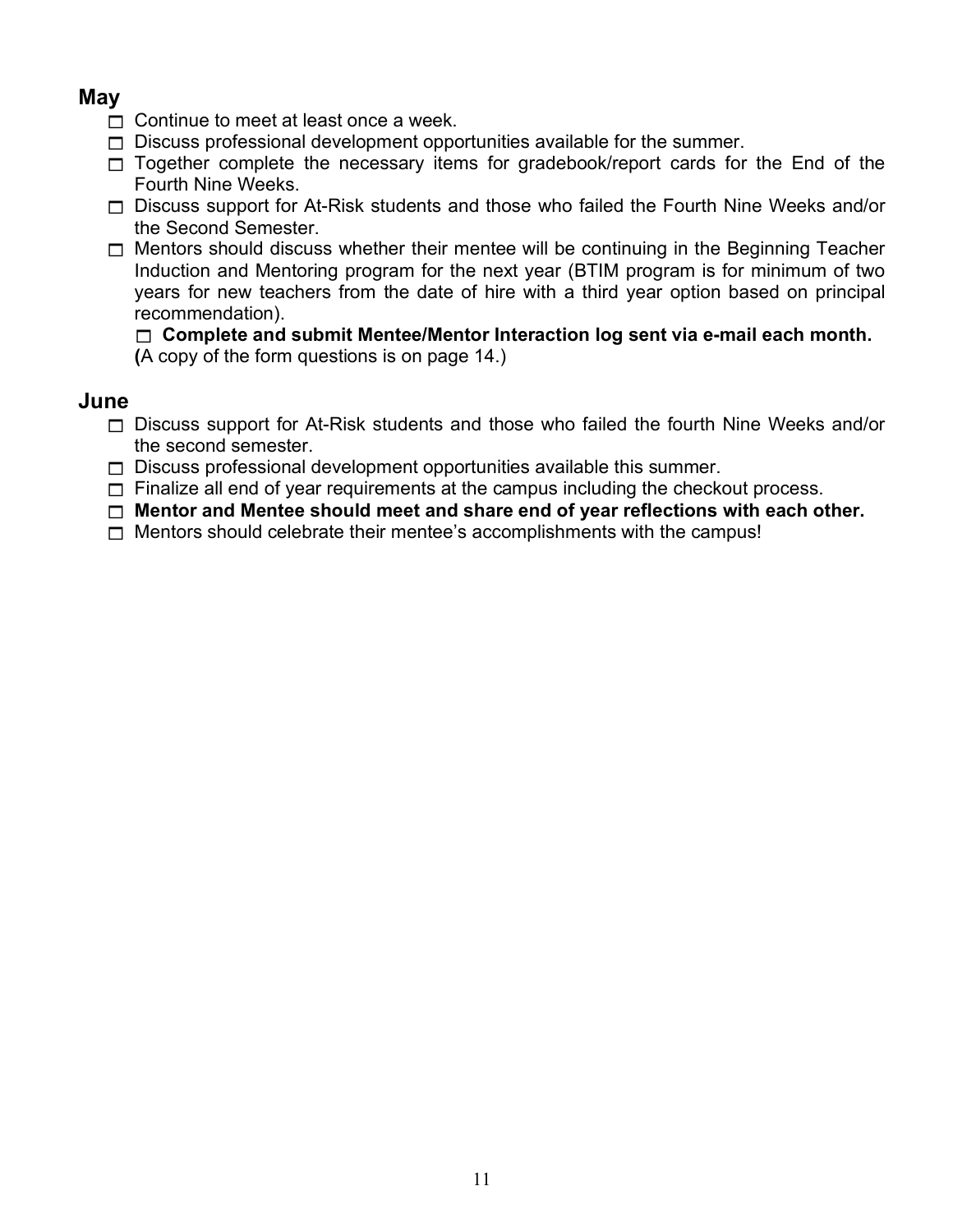# **Mentor Observation of New Teacher**

| Mentor's Name                                                   |    |                          |                |
|-----------------------------------------------------------------|----|--------------------------|----------------|
|                                                                 |    |                          |                |
|                                                                 |    |                          |                |
| Lesson Objective/Target                                         |    |                          |                |
|                                                                 |    |                          |                |
| <u> 1989 - Johann Barnett, fransk politiker (d. 1989)</u>       |    | Posted?<br><b>YES</b>    | N <sub>O</sub> |
| What specific behaviors did you observe in the following areas? |    |                          |                |
| <b>Classroom Environment</b>                                    |    |                          |                |
|                                                                 |    |                          |                |
| <b>Classroom Management</b>                                     |    |                          |                |
| Evidence of Lesson Cycle                                        |    |                          |                |
| <b>Engaging Strategies</b>                                      |    |                          |                |
| Evaluation<br>Three positive things I noticed<br>1.<br>2.<br>3. | 1. | One idea for improvement |                |
| Comments:                                                       |    |                          |                |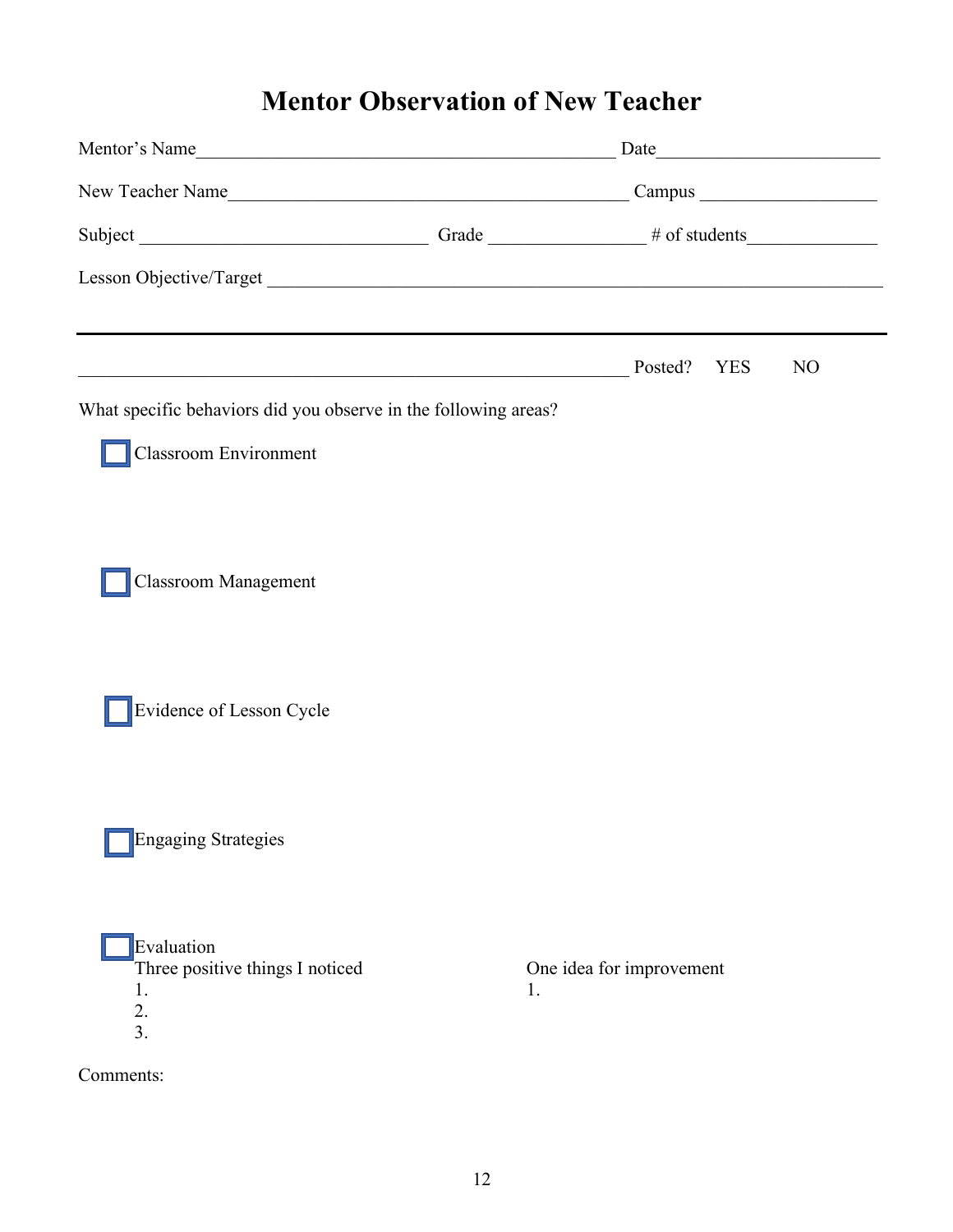# **New Teacher Observation of Mentor**

| New Teacher Name                                                              |    |                          |                |
|-------------------------------------------------------------------------------|----|--------------------------|----------------|
|                                                                               |    |                          |                |
|                                                                               |    |                          |                |
| Lesson Objective/Target                                                       |    |                          |                |
|                                                                               |    |                          |                |
| Posted?<br>What specific behaviors did you observe in the following areas?    |    | <b>YES</b>               | N <sub>O</sub> |
| Classroom Environment                                                         |    |                          |                |
| <b>Classroom Management</b>                                                   |    |                          |                |
| Evidence of Lesson Cycle                                                      |    |                          |                |
| <b>Engaging Strategies</b>                                                    |    |                          |                |
| Evaluation<br>Three positive things I noticed<br>1.<br>2.<br>$\overline{3}$ . | 1. | One idea for improvement |                |
| Comments:                                                                     |    |                          |                |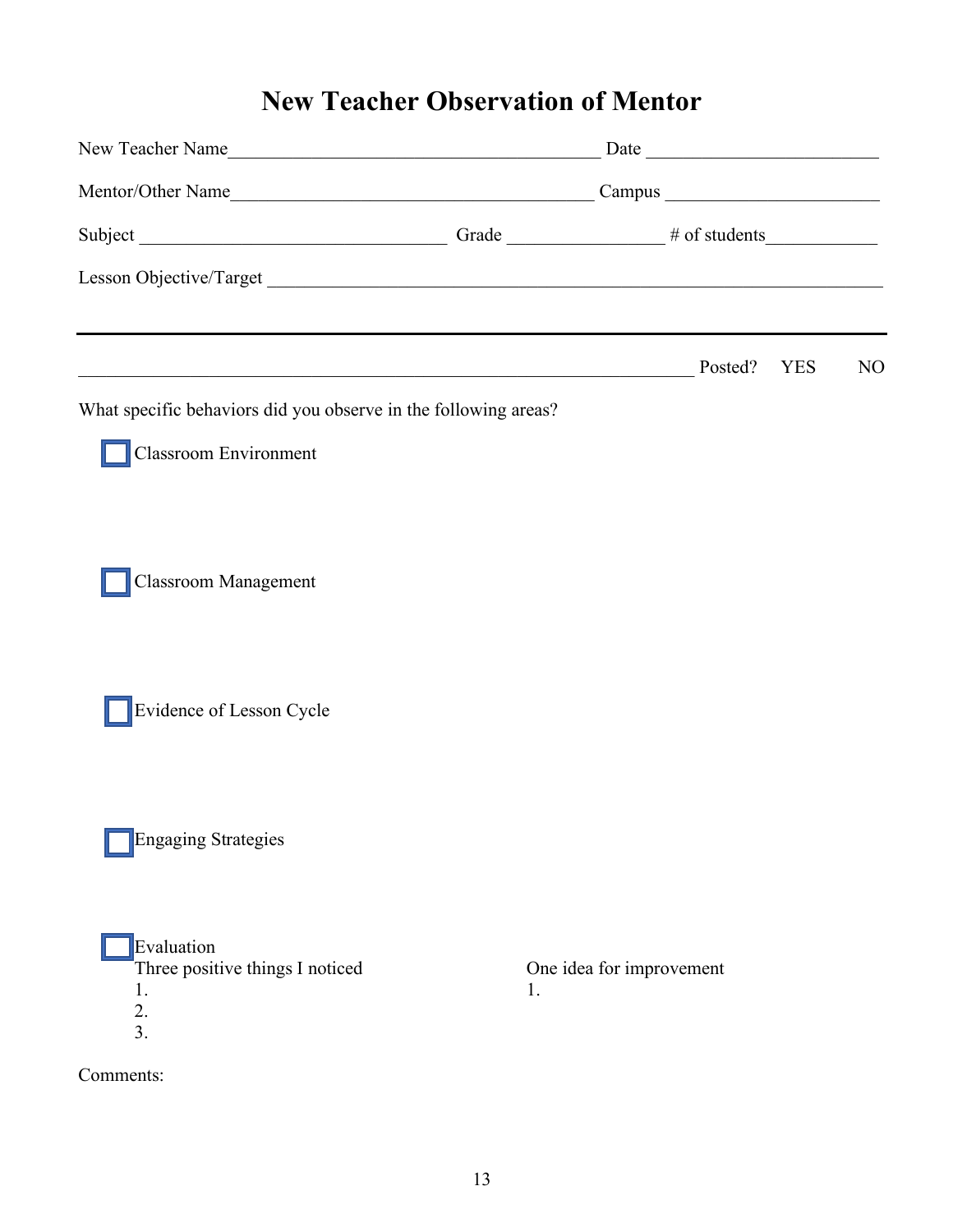# **\*\*September Mentor/Mentee Log\*\***

| Campus Name                                                 |
|-------------------------------------------------------------|
|                                                             |
| Mentor Name                                                 |
|                                                             |
|                                                             |
| <u> 1989 - Johann Stoff, amerikansk politiker (d. 1989)</u> |
|                                                             |
|                                                             |
|                                                             |

**\*\*\***Please note the form to complete is in the Google Drive and will be submitted electronically.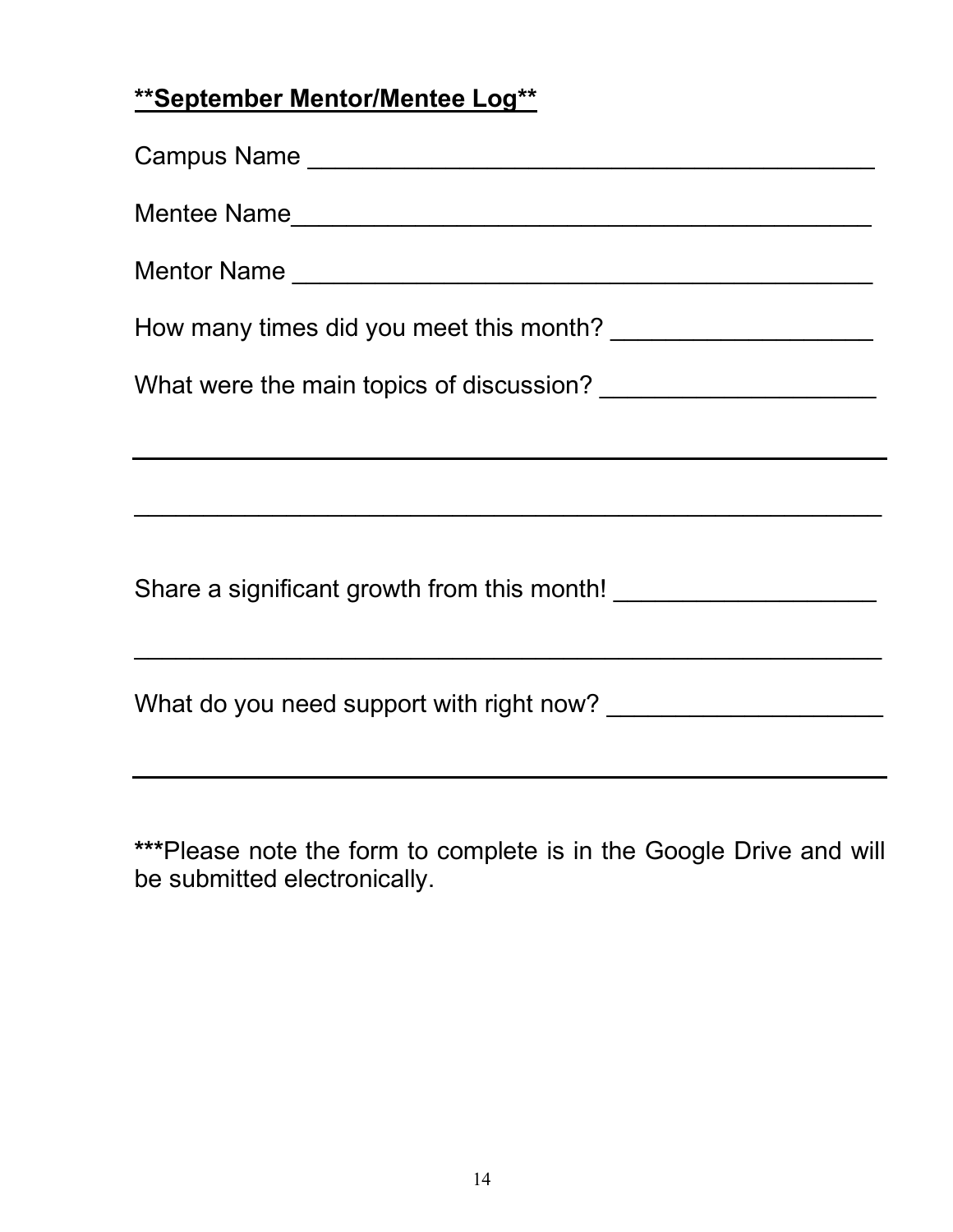# **Helpful Numbers**

• **BTIM Program Mentor**

#### **Lynn Musel, Interim Director Mentoring and Teacher Quality**

- § **Office (915) 434-0799. Cell (915) 539-0279**
- § **E-mail: lmusel@yisd.net**
- **Elementary Schools**
	- o Diane Flores, Director (915) 434-0848
		- § Marianne Becerra, Secretary (915) 434-0543
- **Middle Schools**
	- o Naomi Esparza, Director (915) 434-0603
		- § Mari Rico, Secretary (915) 434-0601
- **High Schools**
	- o Christine Gleason, Director, (915) 434-0542
		- § Rosie Castillo, Secretary (915) 434-0540
- **Academic Language Programs**
	- o Louisa Aguirre Baeza, Director (915) 434-0766
		- § Patricia Gurrola, Secretary (915) 434-0760
- **Advanced Academics**
	- o Michelle Kehrwald, Director (915) 434-0565
		- § Cecillia Loweree, Clerk (915) 434-0563
- **Career and Technology**
	- o Fernando Marquez, Director (915) 434-0668
		- § Cristina Campos, Secretary (915) 434-0670

#### • **Finance-Payroll**

- o Kathleen Turner, Payroll Director (915) 434-0271
	- § Edith Zalace, Payroll Accountant (915) 434-0277
- **Fine Arts**
	- o Scott Thoreson, Director (915) 434-9714
		- § Rosie Fernandez, Secretary (915) 434-9715
- **Human Resources**
	- o Elementary Personnel
		- § Jiovana Gutierrez, Director (915) 434-0431
			- Vanessa Baray, Secretary (915) 434-0430
	- o Secondary Personnel
		- § Dr. J. Blanca Lopez, Director (915) 434-0439
			- Irma Cubillos, Secretary (915) 434-0444
	- o Employment/Compensation
		- § Dennis Miller, Coordinator (915) 434-0437
			- Tara Jenkins, Clerk (915) 434-0435
	- o Substitute Center
		- § David Arispe, Coordinator (915) 434-0407
- **Innovative Learning-Technology**
	- o Shelley Smallwood, Director, (915) 434-0683
		- Leticia Rodriguez, Administrative Assistant, (915) 434-0671
- **Risk Management**
	- o Lori Quintela, Director (915) 434-0472
		- Ernie Landeros, Coordinator (915) 434-0455